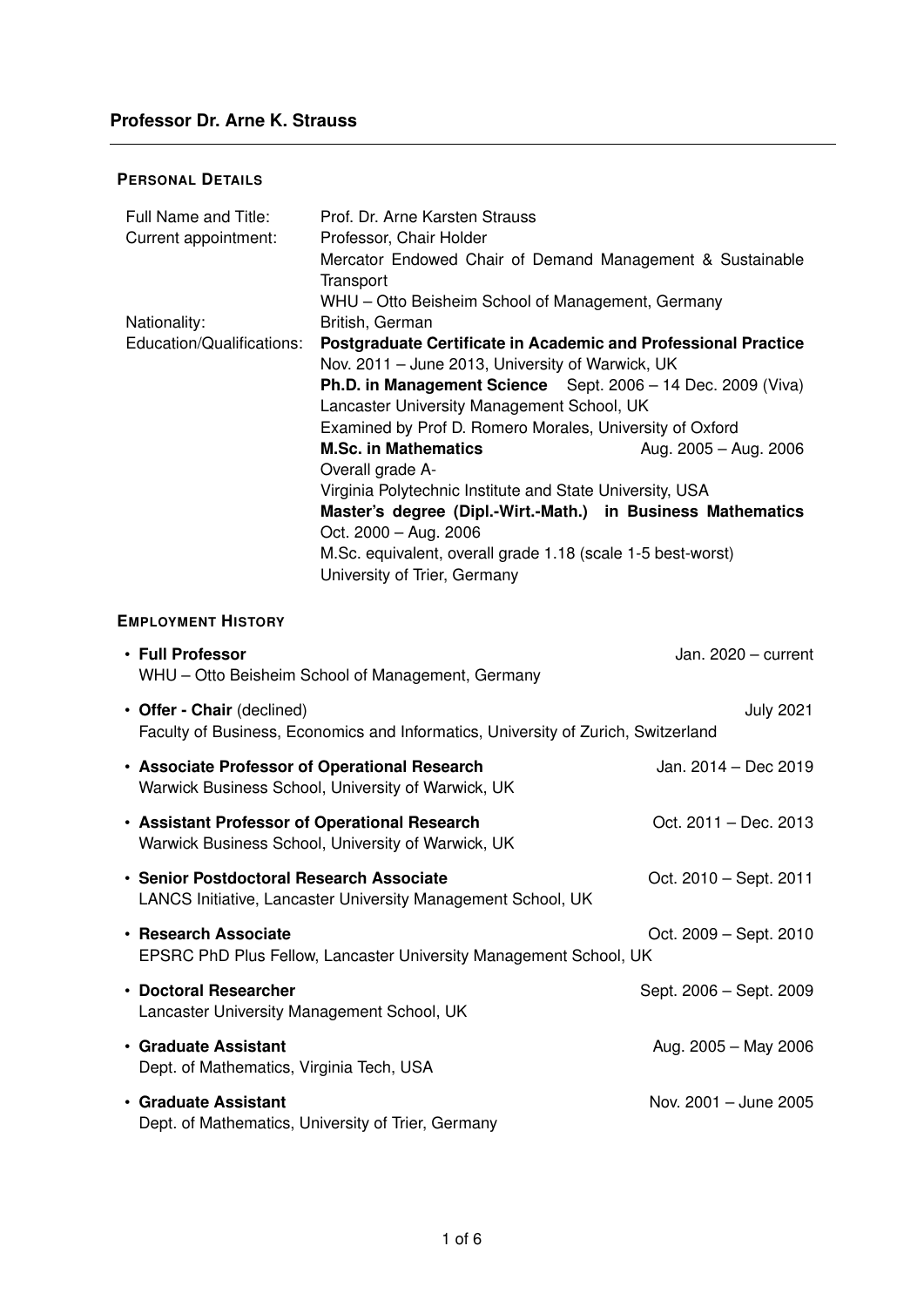# **RESEARCH**

## **Research Funding**

- European Commission (Horizon 2020) and Eurocontrol: Advanced Capacity and Demand Managment for European Network Performance Optimization (CADENZA).  $\in$  2 million, responsible for  $\epsilon$  360,000. June 2020 – August 2022. Principal Co-I, team leader at WHU.
- Isaac Newton Institute, University of Cambridge. Co-I on 5-days workshop on the circular economy (Feb 2020)
- Turing Fellowship, The Alan Turing Institute, London. Oct 2018–Dec 2019.
- Innovate UK and Slicker Recycling, Knowledge Transfer Partnership, £211,000, June 2018– Dec 2020. Co-I
- European Commission (Horizon 2020): Responsible for  $\in$  220,656. Coordinated capacity ordering and trajectory pricing for Air Traffic Management (COCTA). April 2016 – September 2018, including a 5 months extension. Principal Co-I, team leader at Warwick.
- EPSRC Workshop on Personification & Choice Modelling for Demand Management with Restricted Data, The Shard, London. EP/P026117/1. April 2017 – December 2017. Value: £19,160. Role: PI.
- EPSRC PhD Plus Fellowship: £30,000. Oct. 2009–Sept. 2010. PI.
- Lancaster University: £36,000. PhD Maintenance Grant. Oct. 2006 Sept. 2009.
- EPSRC PhD Full Tuition Scholarship. Oct. 2006 Sept. 2009.

## **Research Supervision**

- *WHU*
	- Doctoral student (1st supervisor): Jens Frische (Oct 2021 current)
	- Doctoral student (1st supervisor): Jan-Rasmus Kuennen (May 2020 current)
	- Doctoral student (external co-supervisor): Jonas Schwamberger, University of Mannheim (Apr 2019 – current)
- *Warwick Business School*
	- Postdoctoral research assistant: Dr Merve Keskin (Jan 2019 current), jointly with Prof Jürgen Branke and Dr Vladimir Deineko
	- Postdoctoral research assistant: Dr Stefano Starita (April 2016–December 2017), currently Lecturer at Sasin School of Management,Bangkok, Thailand.
	- Ph.D. student: Yijun Zheng (graduated 2020)
	- Ph.D. student: Mustafa Demirbilek (graduated 2018)

## **NATIONAL AND INTERNATIONAL RECOGNITION**

- Selected Invited Talks
	- Keynote speaker. 'Urban Logistics', dinner event at the House of Commons, 20 May 2019
	- Semi-plenary speaker. 'Last mile logistics', International Conference on Operations Research 2017, Berlin, Germany. Over 900 participants.
	- Plenary speaker: 'Nudge the customer and delivery cheaper'. 4th INFORMS Transportation Science and Logistics Society Workshop 2015, Berlin, Germany. Around 300 participants.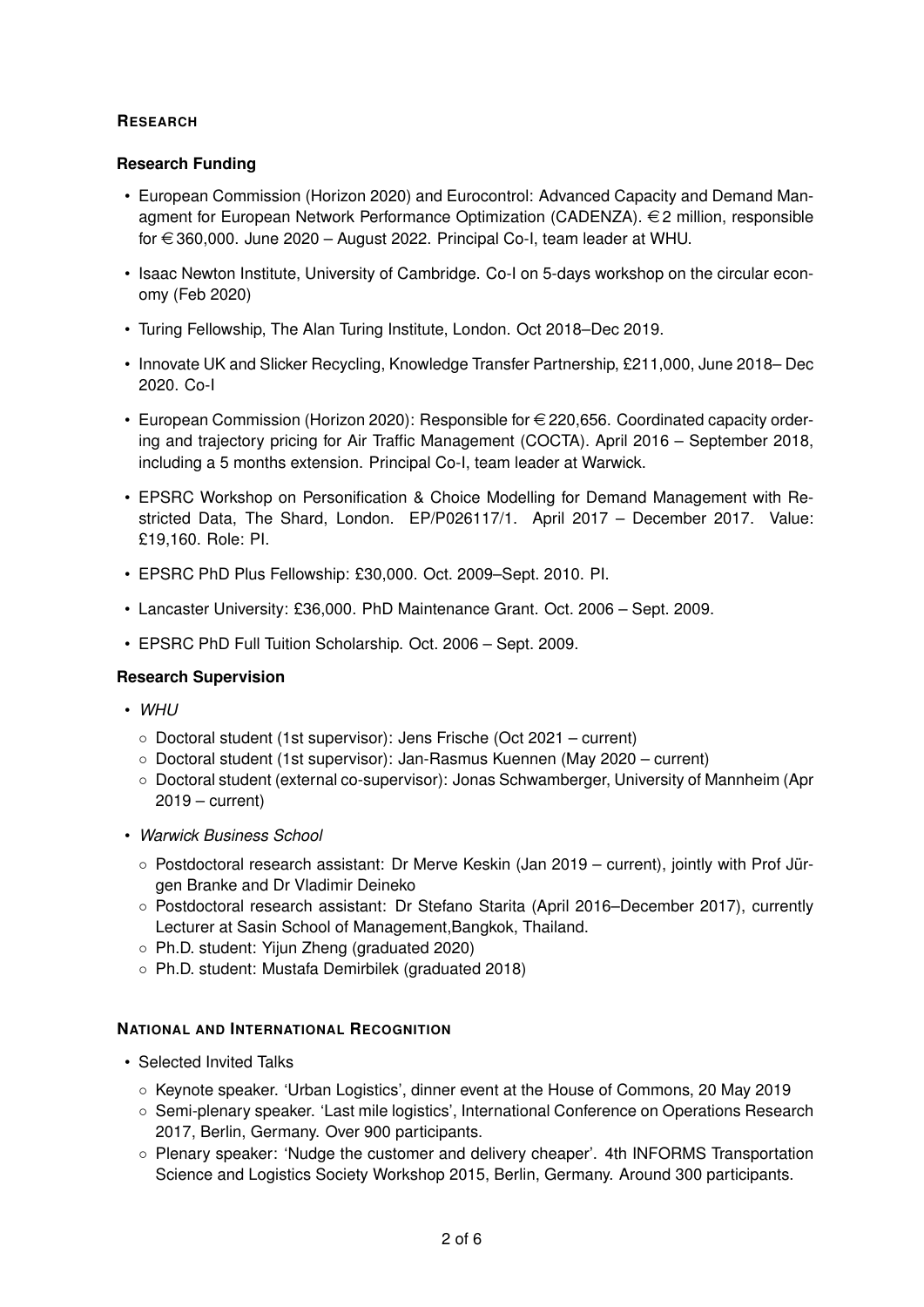- Plenary speaker and panelist: Operational Research Society event 'Developments in Analytics and Big Data 2014'. Around 200 participants.
- External Committee Memberships
	- *Engineering & Physical Science Research Council (EPSRC) Strategic Advisory Panel (Mathematical Sciences)* (January 2020 – current). Advise on research and training funding strategy for the British Engineering & Physical Sciences Research Council. EPSRC invest £1bn a year in research and postgraduate training. The appointment is for 3 years.
	- *Operational Research Society Research Panel* (June 2016 current). Panel offers strategic guidance to the OR Society on the landscape of research and relevant opportunities and threats. It strives to enable the OR community to access research funding and achieve impact.
	- Council for the Mathematical Sciences' "BIG Mathematics Review Panel" (2019 June 2020). Contribute to national report to improve knowledge exchange for the mathematical sciences under leadership of the former Chief Scientific Advisor to the Home Office, Sir Bernard Silverman
	- *AACSB Analytics Curriculum Advisory Group* (March 2016 Dec 2019). Invited speaker and facilitator of AACSB seminars in Amsterdam (2016), Tempe, Arizona (2018) and Atlanta, Georgia (2019) on best practice for design of Analytics programmes (aimed at course directors and deans)
	- *EPSRC Prioritisation Panel Mathematics May 2019*. EPSRC Peer Review College member.
- Other External Roles
	- External Ph.D. examinations at Aarhus, Denmark (2018); Southampton (2017, 2015); Lancaster (2014); Manchester (2013)
	- Grant application reviewer for various funders: British EPSRC, German DFG, Dutch NWO, Alan Turing Institute
	- External examiner, MSc Business Analytics, Manchester Metropolitan University, 2018–2019
	- External examiner, MSc Business Analytics & Management Science, University of Southampton, 2017–2019
	- External examiner, MSc Business Analytics, Imperial College London, 2015–2019
	- External reviewer, MSc Business Analytics, Xi'an Jiaotong-Liverpool University, 2015
- Editorial
	- Editorial board member of Journal of Revenue & Pricing Management (May 2015–ongoing)
	- Guest Editor of Special Issues of *Annals of OR* and *Journal of Revenue & Pricing Management*
	- Outstanding reviewer certificate, *European Journal of Operational Research*, Feb 2017
- Awards
	- International industry prize *Jane's Air Traffic Control Innovation Award* for Horizon 2020 project COCTA, 2019
	- *University of Warwick*: Teaching Award for Outstanding Contribution to Pre-Experience Masters Programmes 2018-19
	- *University of Warwick*: Merit Pay Awards (2013, 2015, 2016, 2017, 2018)
	- The Operational Research Society: Supervised MSc student winning runner-up award for the national May Hicks Prize for the best industry-based dissertation in 2018 (£250)
	- *Warwick Business School*: Teaching Award for Outstanding Contribution to the Pre-Experience Masters Programmes 2016-2017, in recognition of excellent teaching on Pricing & Revenue Management
	- *Warwick Business School*: WBS Research Award for Outstanding Contribution to Generating Research Income 2017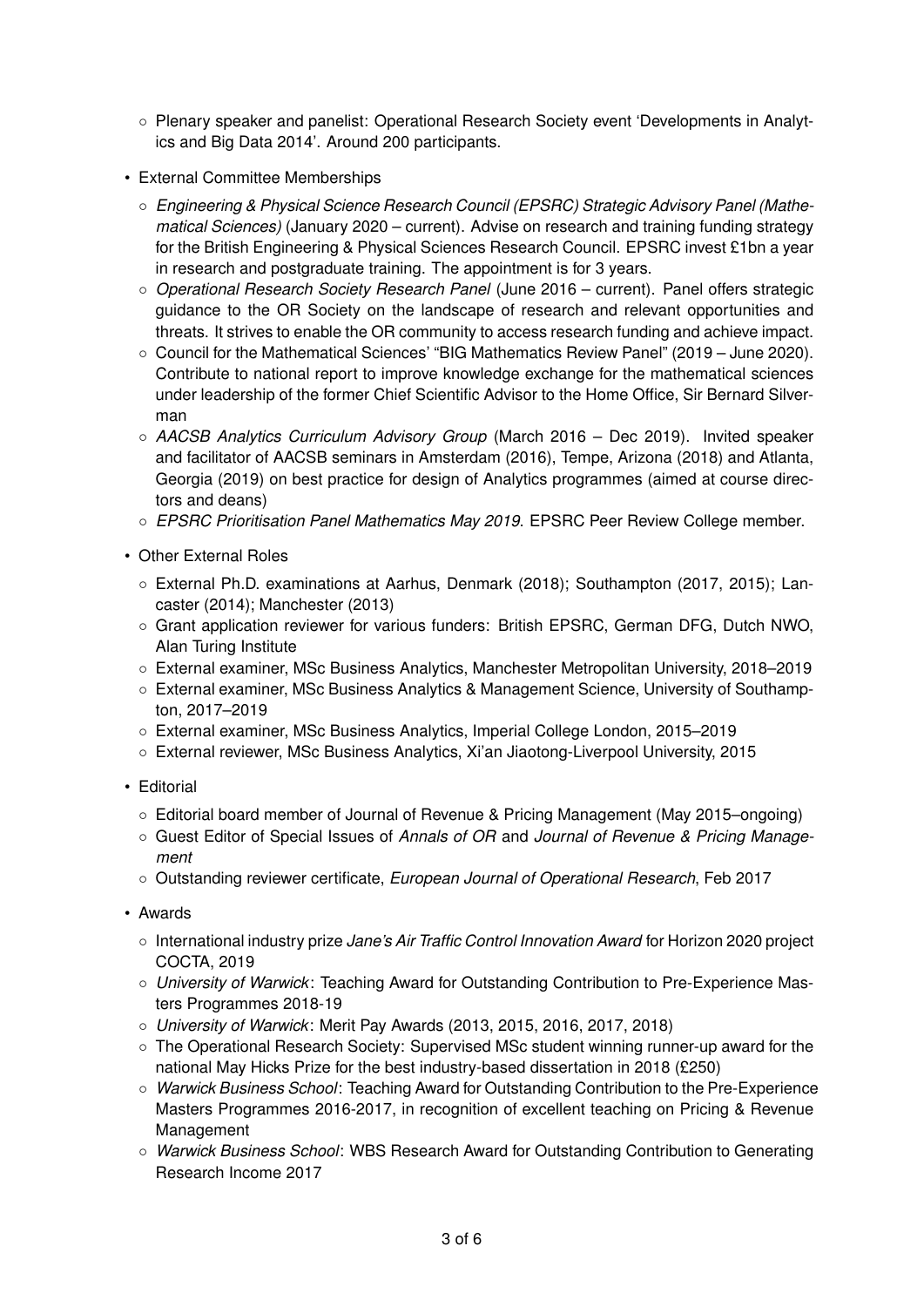- *Consumer Data Research Centre*: Supervised MSc student winning the national First Prize for the best industry-based dissertation in 2017 (£500)
- *The Operational Research Society*: Supervised MSc student winning the national May Hicks Prize for the best industry-based dissertation in 2016 (£1,000)
- *IBM Faculty Award 2015*: Joint winner of world-wide competition for innovative teaching developments in analytics (US\$ 20,000)
- *The Operational Research Society*: Goodeve Medal for best paper in 2012 in *Journal of the Operational Research Society*
- *The Operational Research Society*: Annual Prize For Best Doctoral Dissertation in 2009 (£1,500)
- *Department of Management Science, Lancaster University*: Best Doctoral Researcher Prize (£500)
- *Airline Group of the International Federation of Operational Research Societies* (AGIFORS): Anna Valicek Award 2009: Honourable Mention
- *International Association for Mathematics and Computers in Simulation* (IMACS): Most Successful 2008 IMACS Paper Award in *Applied Numerical Mathematics*

## **ADMINISTRATION**

- Referee for various journals including *Production & Operations Management*, *Transportation Science*, *European Journal of Operational Research*, *Management Science*, *Transportation Research Part B*, *Operations Research*.
- *Warwick Business School*
	- Academic Director for MSc Business Analytics 'MSBA', Warwick Business School (2012 2019).

Student satisfaction in the Postgraduate Taught Experience Survey (PTES) 2019 at recordhigh: 89% on overall score, 81% response rate.

MSBA programme consistently ranked in global top 10 by QS Business Analytics Ranking since first ranking released in 2017.

◦ Conference organising committee member: 11th International Conference on Applied Mathematical Optimization and Modelling, University of Warwick, 9-11 April 2014

#### **Publications**

#### **Journal Papers: Refereed**

- Künnen, J.-R. and Strauss, A.K. The value of flexible flight-to-route assignments in pretactical air traffic management. Forthcoming in *Transportation Research Part B: Methodological*.
- Schwamberger, J., Fleischmann, M. and Strauss, A.K. Feeding the Nation Dynamic Customer Contacting for E-Fulfillment in Times of Crisis. Forthcoming in *Service Science*.
- Strauss, A.K., Gulpinar, N. and Zheng, Y. 'Dynamic Pricing of Flexible Time Slots for Attended Home Delivery Services'. *European Journal of Operational Research* 294(3) (2021): 1022– 1041
- Demirbilek, M, Branke, J and Strauss, A. Home Healthcare Routing and Scheduling of Multiple Nurses in a Dynamic Environment. *Flexible Services and Manufacturing Journal* 33(1) (2021): 253–280
- Starita, S., Strauss, A.K., Fei, X. Jovanovic, R. Ivanov, N.; Pavlovic, G.; Fichert, F. Air Traffic Control Capacity Planning under Demand and Capacity Provision Uncertainty. *Transportation Science* 54(4), 882–896 (2020)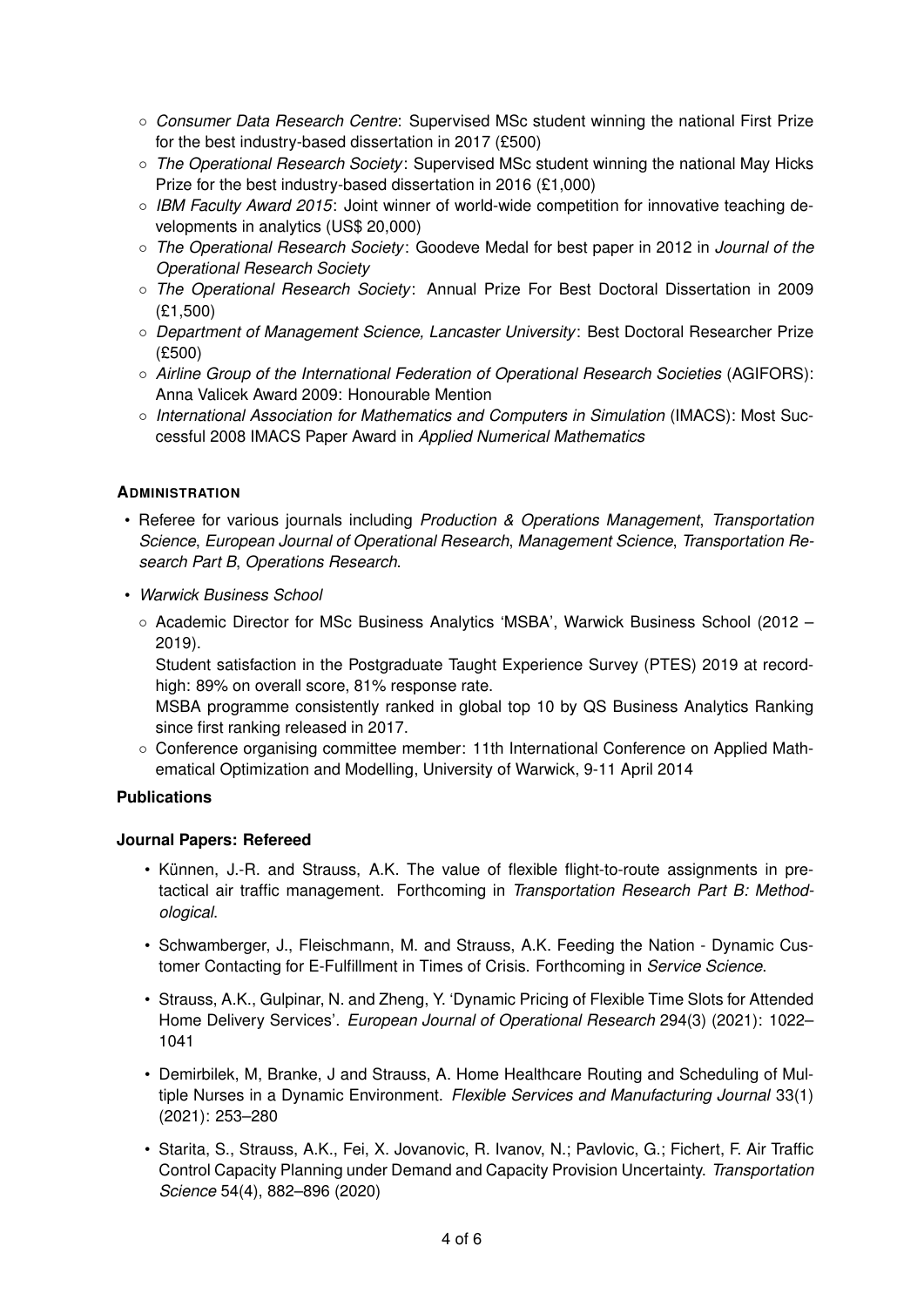- Klein, R, Koch, S, Steinhardt, C., Strauss, A.K. A Review of Revenue Management: Recent Generalizations and Advances in Industry Applications. *European Journal of Operational Research* **284**(2) (2020): 397–412
- Jovanovic, R, Fichert, F. Ivanov, N. Pavlovic, G. Strauss, A. Starita, S., Babic, O. Coordinated capacity and demand management in a redesigned Air Traffic Management valuechain. *Journal of Air Transport Management* **75** 139-152 (2019)
- Demirbilek, M., Branke, J. and Strauss, A. Dynamically Accepting and Scheduling Patients for Home Healthcare. *Health Care Management Science* **22** (2019): 140-155
- Kourentzes, N., Li, D. and Strauss, A.K. Unconstraining methods for revenue management systems under small demand. *Journal of Revenue and Pricing Management* **18** Issue 1 (2019), pp 27–41
- Currie, C.S.M.; Dokka, T.; Harvey, J.; Strauss, A.K. Future Research Directions in Demand Management. *Journal of Revenue and Pricing Management* 17 Issue 6: 459?462 (2018)
- Strauss, A.K.; Klein, R. and Steinhardt, C. A Review of Choice-based Revenue Management: Theory and Methods. *European Journal of Operational Research*, **271**, Issue 2: 375-387 (2018).
- Strauss, A.K. and Talluri, K. 'Tractable consideration set structures for assortment optimization and network revenue management'. *Production and Operations Management* **26** (2017): 1359–1368 .
- Yang, X. and Strauss, A.K. 'An approximate dynamic programming approach to attended home delivery management'. *European Journal of Operational Research*. **263** (2017): 935- 945.
- Ivanov, N., Netjasov, F., Jovanovic, R., Starita, S., and Strauss, A. 'Air traffic flow management slot allocation to minimize propagated delay'. *Transportation Research Part A: Policy and Practice* **95** (2017):183–197.
- Yang, X., Strauss, A.K., Currie, C. and Eglese, R. 'Choice-based demand management and vehicle routing in e-fulfilment'. *Transportation Science* **50** (2016):473–488.
- Meissner, J. Strauss, A. and Talluri, K. 'An enhanced concave program relaxation for choice network revenue management.' *Production and Operations Management* **22** (2013): 71-87.
- Meissner, J. and Strauss, A.K. 'Network revenue management with inventory-sensitive bid prices and customer choice.' *European Journal of Operational Research* **216** (2012): 459- 468.
- Meissner, J. and Strauss, A.K. 'Improved bid prices for choice-based network revenue management.' *European Journal of Operational Research* **217** (2012): 417-427
- Kemmer, P., Strauss, A.K. and Winter T. 'Dynamic simultaneous fare proration for large-scale network revenue management.' *Journal of the Operational Research Society* **63** (2012): 1336-1350.

**Goodeve Medal for best paper in** *JORS* **in 2012**

- Meissner, J. and Strauss, A.K. 'Pricing structure optimization in mixed restricted/unrestricted fare environments.' *Journal of Revenue and Pricing Management* **9** (2010): 399–418.
- Sachs, E.W. and Strauss, A.K. 'Efficient solution of a partial integro-differential equation in finance.' *Applied Numerical Mathematics* **58** (2008): 1687–1703. **2008 IMACS Paper Award**